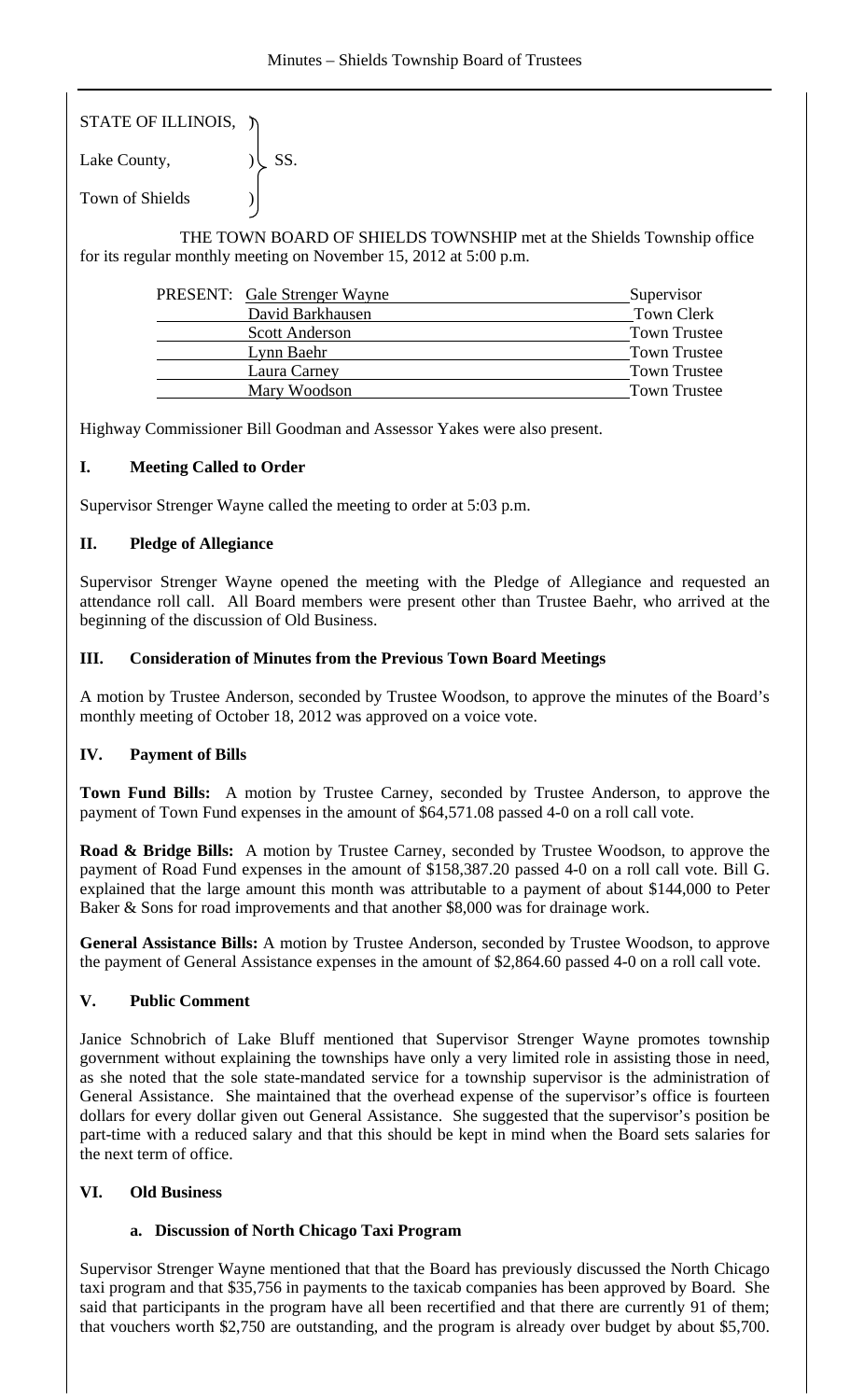She noted that the accountant has said money can be transferred between line items to cover the excess cost of the program. Trustee Carney said she didn't think eligibility for the program should be changed during the winter months and suggested that the Board continue to monitor the program over the coming months and address it again at budget time.

### **b. Discussion and Vote on Compensation for Elected Officials for Next Term of Office**

Supervisor Strenger Wayne mentioned that the current board has to set compensation for elected officials for the next term of office and asked the trustees where they wanted to start the discussion.

**Trustees:** Trustee Carney said she thought trustee salaries should be eliminated, mentioning that village trustees in Lake Bluff and city council members in Lake Forest have more time-consuming positions but are not compensated. There was some discussion of a payment of \$200 for a budget meeting, which idea was then dropped as Trustees Baehr and Anderson also said they thought there should be no compensation. A motion to that effect by Trustee Carney, seconded by Trustee Anderson was approved 5-0 on a roll call vote.

**Highway Commissioner:** Trustee Anderson said he had continued to research the compensation for township highway commissioners and noted a rough correlation between the salaries and the mileage for which they are responsible. Given the limited mileage of roads in the unincorporated areas of Shields Township, he suggested a salary of \$25,000 or \$30,000. When Trustee Baehr asked which one, Trustee Anderson said \$30,000. His motion to approve that amount, seconded by Trustee Baehr was approved 4-1, with Trustee Woodson voting no.

**Supervisor:** Trustee Carney said she had been researching salaries for township supervisors in various jurisdictions and cited an article from the Daily Herald that indicated that salaries for supervisors in Lake County are among the highest in the State. She said she had then looked at townships in the general area. She noted that townships in rural areas take on the role of local government and that Shields Township has a relatively small unincorporated area. She pointed out that the previous board had set the current salaries and that Supervisor Strenger Wayne was not responsible for the current amount of the supervisor's compensation, and she mentioned her respect for Supervisor Strenger Wayne and the job she does. She referred to a website, www.openthebooks.com, which documents the compensation of public officials in Illinois. She then cited a number of supervisor salaries in Cook County townships ranging between \$15,000 and \$35,000 where the supervisors are part-time and receive no benefits. Trustee Carney noted that the administration of General Assistance is the one state-mandated activity of township supervisors and that Shields Township has an average of only two individuals on General Assistance at one time. She added that Emergency Assistance is not mandated, that individuals receiving it can only qualify for it once every 18 months, that eight people received it this month but that there are some months when no one does. She also suggested that the operation of the Shields Township food pantry is not very efficient, that there are great fluctuations in the number of individuals served by it (from 86 families most recently but just 32 last February, and that, by contrast, 297 people were served through the Township's support of the Northern Illinois Food Bank's mobile food pantry in just a few hours). Trustee Carney observed that there are few limits as to what townships are allowed to do and that what they should so is really a philosophical question. With a full-time office manager and caseworker, she said the position should be part-time with a salary of \$25,000 to \$30,000. Trustee Anderson suggested an analogy of a mayor or village president who hires someone to run the unit of government on a daily basis and oversees its operation. Trustee Woodson suggested looking at what the Township does and what the Board wants it to do and said Supervisor Strenger Wayne does more than provide mandated services and brings good will to the community. Trustee Baehr said she agreed with the position that Trustee Carney had outlined and the reasons for it. Supervisor Strenger Wayne said she had heard a number of inaccurate statements about what supervisors do and observed that "ignorance is the foundation of error." She noted that the trustees had not come into the office to see what activities occur on a daily basis. She said the volume of those seeking assistance is higher than ever, that a great deal of time is spent by her as well as staff in reviewing the applicants' circumstances, as well as their activities in seeking employment and on outreach in the community. She maintained that money is saved by partnering with other social service agencies and that she had brought money into the Township that is greater than her salary. She maintained that the supervisor's position is not, and should not be considered, part-time. Trustee Baehr said the position is not part-time only because Supervisor Strenger Wayne has interpreted it that way and said she agreed that it should be part-time. A motion by Trustee Baehr, seconded by Trustee Anderson, to set the supervisor's salary at \$30,000 was approved on a 3-1-1 roll call vote with Trustee Woodson voting no and Supervisor Strenger Wayne abstaining. A subsequent motion by Trustee Anderson, seconded by Trustee Carney, to set a salary of \$1,000 for the supervisor to serve as treasurer of the Road District was approved 4-0-1 on a roll call with Supervisor Strenger Wayne abstaining.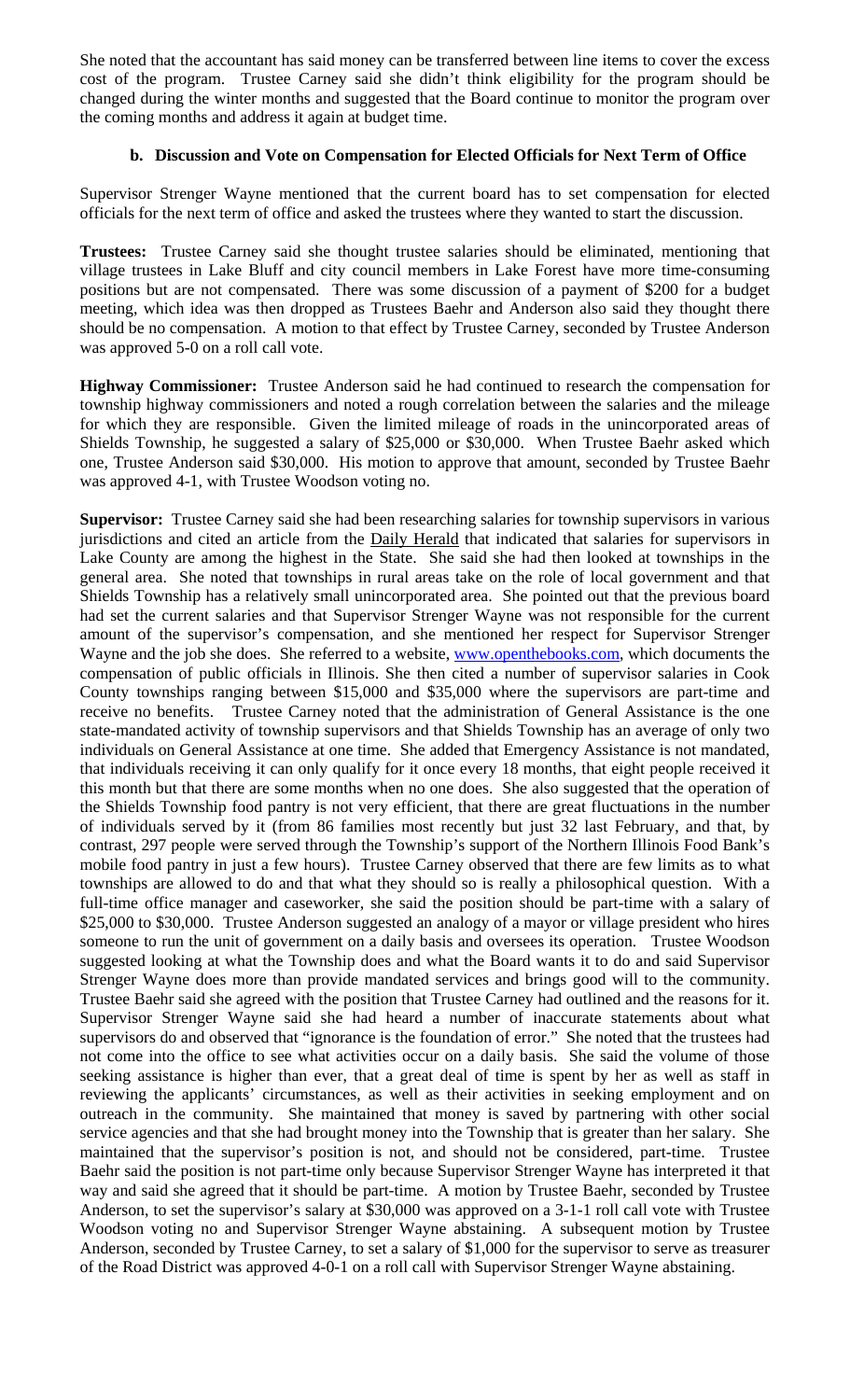**Clerk:** After Trustee Carney mentioned the salaries for township clerks in a number of other townships, a motion by Trustee Baehr to set the clerk's salary at \$6,000, seconded by Trustee Carney, was approved 4-0-1, with Trustee Woodson abstaining.

**Assessor:** A lengthy discussion took place about the assessor's position. Assessor Yakes explained the nature of her work and the statutory requirements to be able to be a candidate for the assessor's position. She noted that she had been in the office for 25 years and that the assessment process has become largely computerized. Trustee Carney observed that Assessor Yakes had attempted to groom a successor who would be willing to run for the position and had not been able to do so. She suggested that the chances of finding someone to take on the position might be better if the assessor's position was part-time and the assessor hired someone to help run the office on a day-to-day basis. Assessor Yakes said there is a lot to learn about the office and that there would be a loss of accountability with a part-time assessor. Trustee Baehr complimented Assessor Yakes on her record but also suggested that it would easier to find a candidate who could hold the position on a part-time basis and then to have professional people running the office who would not have to stand for election. Trustee Anderson also suggested having a part-time assessor and a full-time staff. Supervisor Strenger Wayne said she deferred to Assessor Yakes on the advisability of this approach and had not discussed it with her. Assessor Yakes said she could not say for certain that the part-time approach would not work and noted that the West Deerfield Township assessor is considered part-time, is paid \$70,000, and is spending much more time in the job than was anticipated. Trustee Anderson said he agreed with the part-time approach and made a motion to set the salary at \$30,000, for which there was no second. Trustee Baehr noted that there would be the better part of a year to plan a transition before a new assessor would take office. She asked about the handling of appeals, and Assessor Yakes replied that they are handled by Kelly. Trustee Woodson said she thought a \$30,000 was too low, and Supervisor Strenger Wayne expressed her disappointment with the view that the supervisor's and assessor's positions should be part-time. Assessor Yakes said the West Deerfield Township approach of a parttime assessor might possibly work, but that the salary would need to be higher and that residents would still want to talk to the elected assessor who would need to be accountable. After further discussion, Trustee Carney moved to set the salary at \$50,000, which was seconded by Trustee Woodson and approved 4-1 on a roll call vote with Supervisor Strenger Wayne voting no.

Trustee Anderson then made a motion to clarify that there would be no employer-paid benefits for any of the elected officials' positions other than reimbursement for expenses, which was seconded by Trustee Baehr and approved 4-0-1 on a roll call vote with Supervisor Strenger Wayne abstaining.

#### **VII. New Business**

#### **a. Discussion and Vote on Intergovernmental Agreement for Election-related Filings of Candidacy Papers**

Clerk Barkhausen mentioned the possible complication with his being out-of-town for the last day of the filing period for candidates for township offices in the April election. He said that he had discussed the possibility of making arrangements with another area unit of local government to assist in handling the filing for candidates during the day of the scheduled filing period when he would be unavailable, but added that, instead, he would likely ask the Board to appoint a deputy clerk for that purpose at the December meeting.

#### **IX. Township Officials' Reports**

#### **a. Trustees - None**

#### **b. Highway Commissioner**

Highway Commissioner Bill Goodman said that the Road District had been involved with completing recent improvements and clearing some ditches along with preparing equipment for the winter weather.

#### **c. Supervisor's Report**

In her Supervisor's Report, Supervisor Strenger Wayne mentioned the following items:

 A video developed by the Township's videographer, B.J. Coleman, was shown documenting the activities of last summer's summer youth employment program that could be used to raise money for the Township's Phoenix Rising Foundation that would support a future program of this kind, as the Foundation had paid for the program this past summer. Six students were hired through the program with additional participants taking part in the activities of "Free-style Fridays."